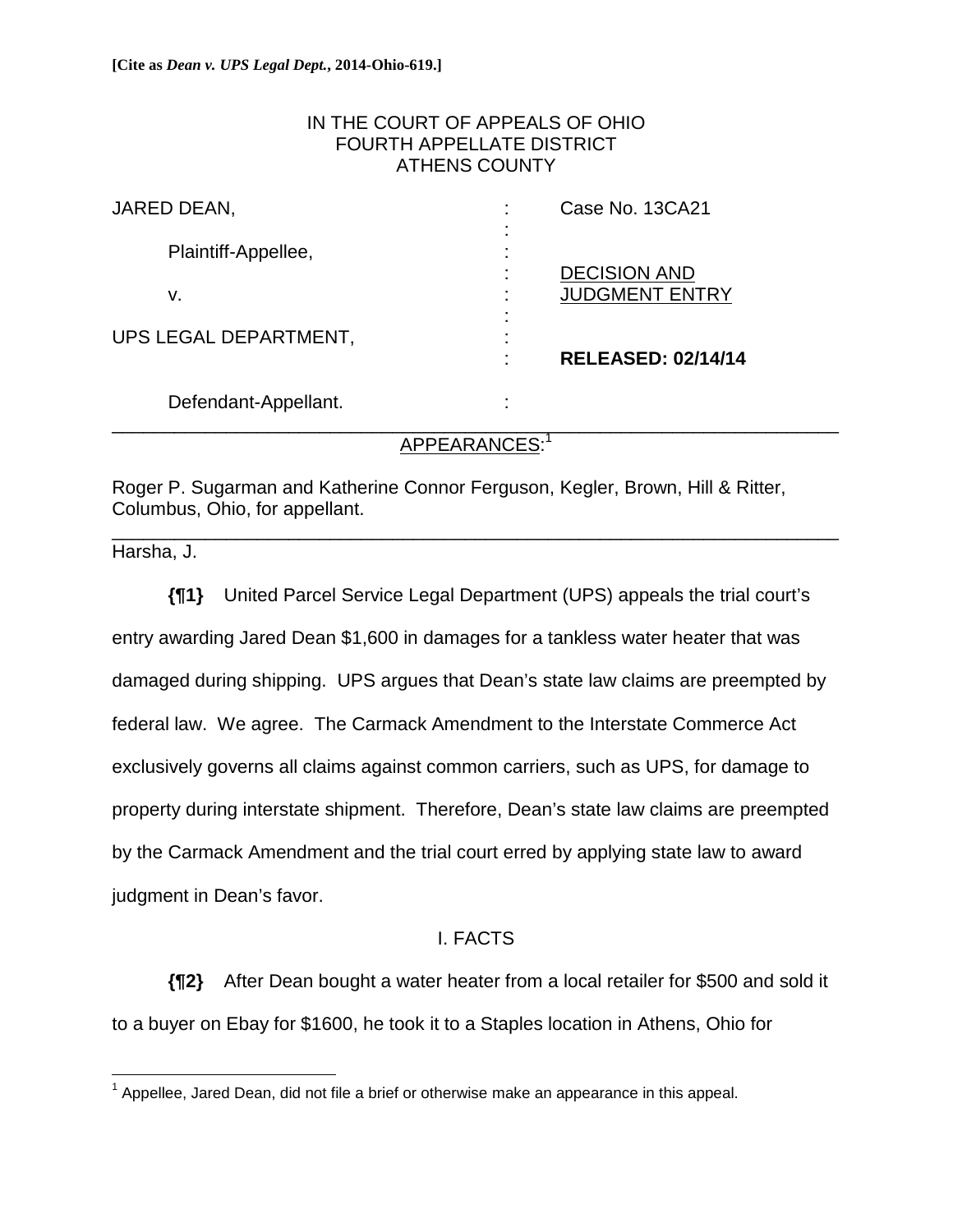shipment via UPS. Dean declared the value of the water heater as \$1600 and Staples accepted the water heater in the original manufacturer's packaging; Staples transferred the water heater to UPS for shipment. However, the water heater arrived in California damaged and the buyer refused to accept delivery.

**{¶3}** Dean filed a claim with UPS, but it determined the water heater was improperly packaged and denied his claim. He disputed this determination and his claim was again denied for the same reason. Dean then filed a claim with Staples, which was also denied.

**{¶4}** Thereafter, Dean filed a small claims petition with the Athens County

Municipal Court against UPS requesting a judgment in the amount of \$1740 for the

value of the item plus the cost of shipping. The court set the matter for trial, at which

time UPS filed a trial brief raising several defenses, including preemption based upon

the Carmack Amendment. After the trial the court awarded Dean \$1600, the value of

the water heater. UPS appeals the trial court's judgment.

#### II. ASSIGNMENTS OF ERROR

**{¶5}** UPS raises four assignments of error for our review:

1. THE TRIAL COURT ERRED IN ITS APRIL 8, 2013 DECISION AND JUDGMENT ENTRY BY GRANTING JUDGMENT IN FAVOR OF THE PLAINTIFF DEAN AGAINST UPS IN ANY AMOUNT BECAUSE UPS IS ONLY LIABLE TO THE SHIPPER AND DEAN WAS NOT THE SHIPPER.

2. THE TRIAL COURT ERRED IN ITS APRIL 8, 2013 DECISION AND JUDGMENT ENTRY BY GRANTING JUDGMENT IN FAVOR OF THE PLAINTIFF DEAN AGAINST UPS IN ANY AMOUNT BECAUSE DEAN BREACHED THE SHIPPING CONTRACT BY FAILING TO PROPERLY PREPARE AND PACK THE SUBJECT PACKAGE FOR SHIPPING IN THE SINGLE PARCEL ENVIRONMENT.

3. THE TRIAL COURT ERRED IN ITS APRIL 8, 2013 DECISION AND JUDGMENT ENTRY BY GRANTING JUDGMENT IN FAVOR OF THE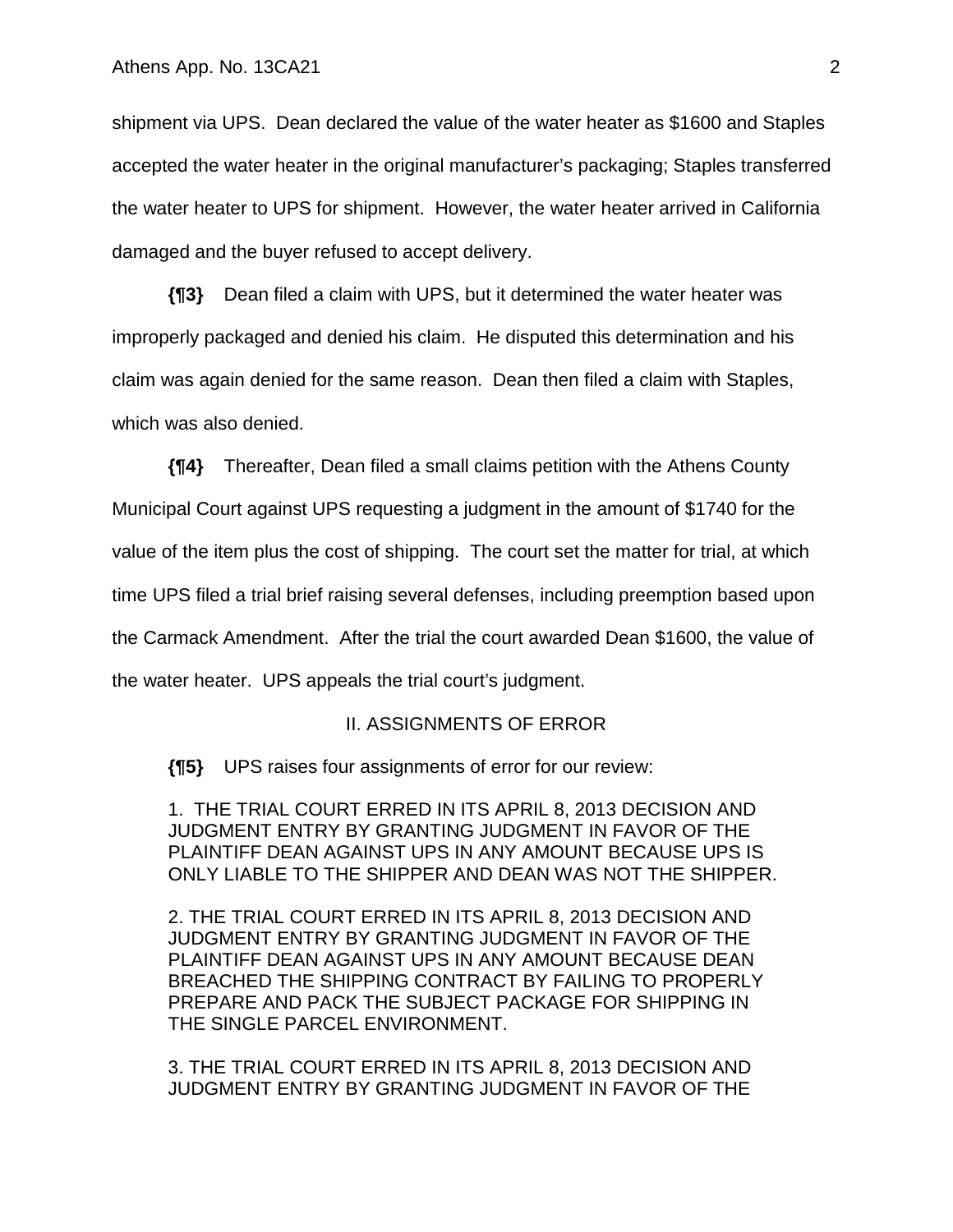PLAINTIFF DEAN AGAINST UPS IN ANY AMOUNT BECAUSE DEAN'S RECOVERY UNDER THE SHIPPING CONTRACT IS LIMITED TO THE AMOUNT HE PAID FOR THE TANKLESS WATER HEATER, AND THE PLAINTIFF ADMITTED THAT THE TANKLESS WATER HEATER IS STILL WORTH THE AMOUNT HE PAID FOR IT.

4. IN THE ALTERNATIVE, THE TRIAL COURT ERRED IN ITS APRIL 8, 2013 DECISION AND JUDGMENT ENTRY BY GRANTING JUDGMENT IN FAVOR OF PLAINTIFF DEAN AGAINST UPS IN ANY AMOUNT OTHER THE ACTUAL LOSS OR INJURY TO THE TANKLESS WATER HEATER.

#### III. LAW AND ANALYSIS

**{¶6}** UPS first argues that the trial court erred by awarding Dean \$1600 because the Carmack Amendment to the Interstate Commerce Act, 49 U.S.C. 14706, exclusively governs common carrier liability for damage to shipped property and preempts Dean's state common law claims.

**{¶7}** Because this argument does not directly address any of the assignments of error and has not been separately assigned as error as required by App.R. 12(A)(1)(b), it would be within our discretion to simply disregard it. *See Davis v. Byers Volvo*, 4th Dist. Pike No. 11CA817, 2012-Ohio-882, ¶ 2, fn.1. Nevertheless, in the interests of justice and because this argument, like the assignments of error, contests the trial court's entry awarding Dean damages, we will consider UPS's argument as an assignment of error.

**{¶8}** "The interstate shipment of goods is a complicated business." *REI Transport, Inc. v. C.H. Robinson Worldwide, Inc.*, 519 F.3d 693, 695 (7th Cir.2008). To provide uniformity in the law for interstate carriers' liability for property loss or damage, Congress created the Carmack Amendment to the Interstate Commerce Act. *New York, New Haven & Hartford RR. Co. v. Nothnagle*, 346 U.S. 128, 131, 73 S.Ct. 986, 97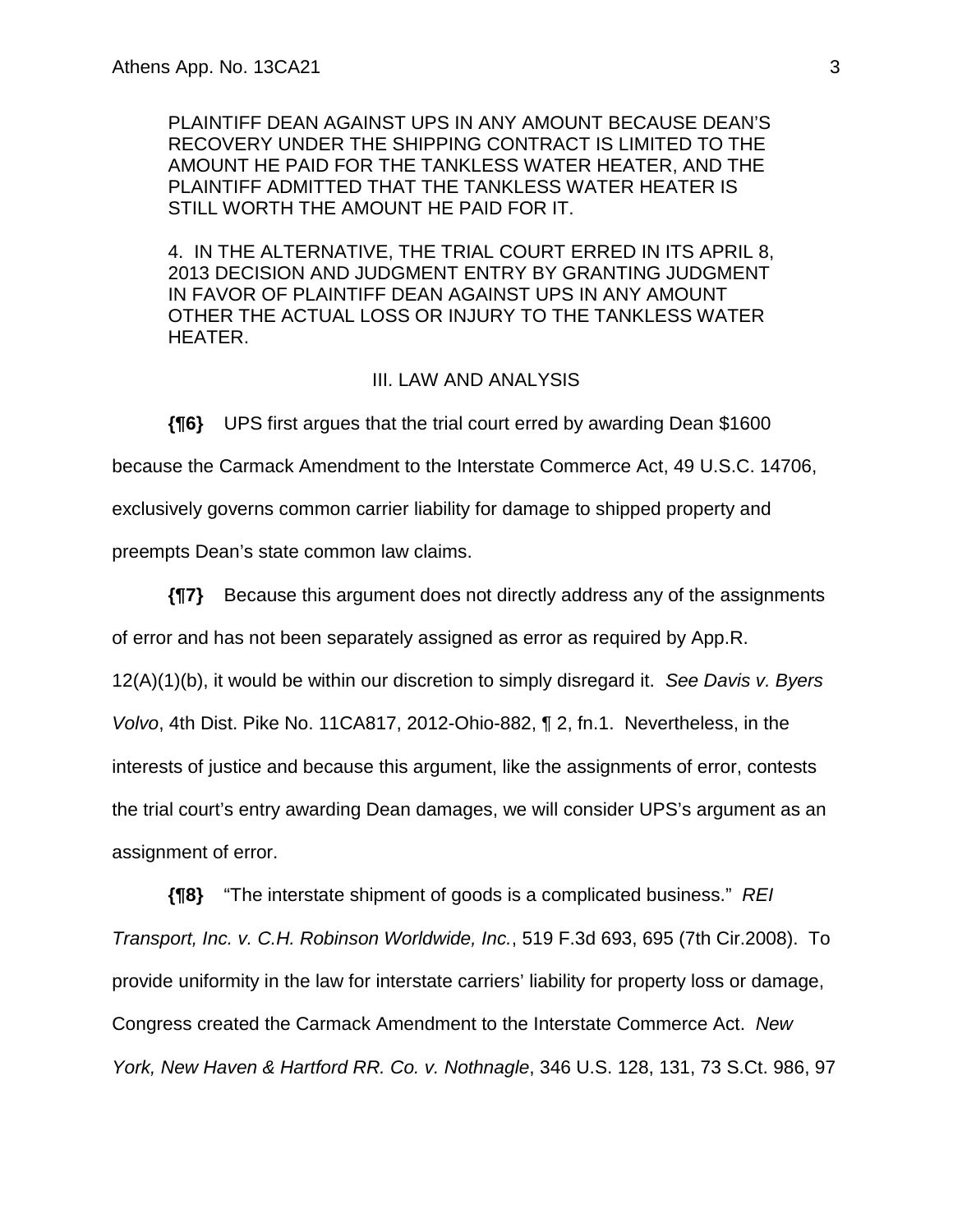L.Ed. 1500 (1953). The Carmack Amendment provides the exclusive means for a shipper to recover for damages to delivered property. *See Georgia, Florida & Alabama Ry. Co.*, 241 U.S. 190, 196, 36 S.Ct. 541, 60 L.Ed. 948 (1916) ("the words of the [Carmack Amendment] are comprehensive enough to embrace responsibility for all losses resulting from any failure to discharge a carrier's duty as to any part of the agreed transportation \* \* \*"). Thus it is well settled that Congress clearly intended the Carmack Amendment to preempt all state law claims against common carriers for loss or damage to goods during interstate shipment, including fraud, tort, intentional and negligent infliction of emotional distress, breach of contract, breach of implied warranty and state deceptive practices acts. *Bowersmith v. United Parcel Service, Inc.,* 166 Ohio App.3d 22, 2006-Ohio-1417, 848 N.E.2d 919, ¶ 12 (3rd Dist.). *See also Adams Express Co. v. Croninger*, 226 U.S. 491, 505-506, 33 S.Ct. 148, 57 L.Ed. 314 (1913) ("Almost every detail of the subject is covered so completely that there can be no rational doubt that Congress intended to take possession of the subject, and supersede all state regulation with reference to it").

**{¶9}** However, "federal and state courts have concurrent jurisdiction over *claims brought pursuant to the Carmack Amendment*." (Emphasis sic.) *Bowersmith* at ¶ 12. A defendant may properly file a claim against a common carrier in state court, "but only if the complaint alleges a claim under the Carmack Amendment, and *not* if it alleges state claims." (Emphasis sic.) *Id.* at ¶ 13.

**{¶10}** Here, Dean's small claims petition sought a determination of UPS's liability for damages he incurred when his tankless water heater was damaged during interstate shipment. Although the face of his petition does not identify the legal theory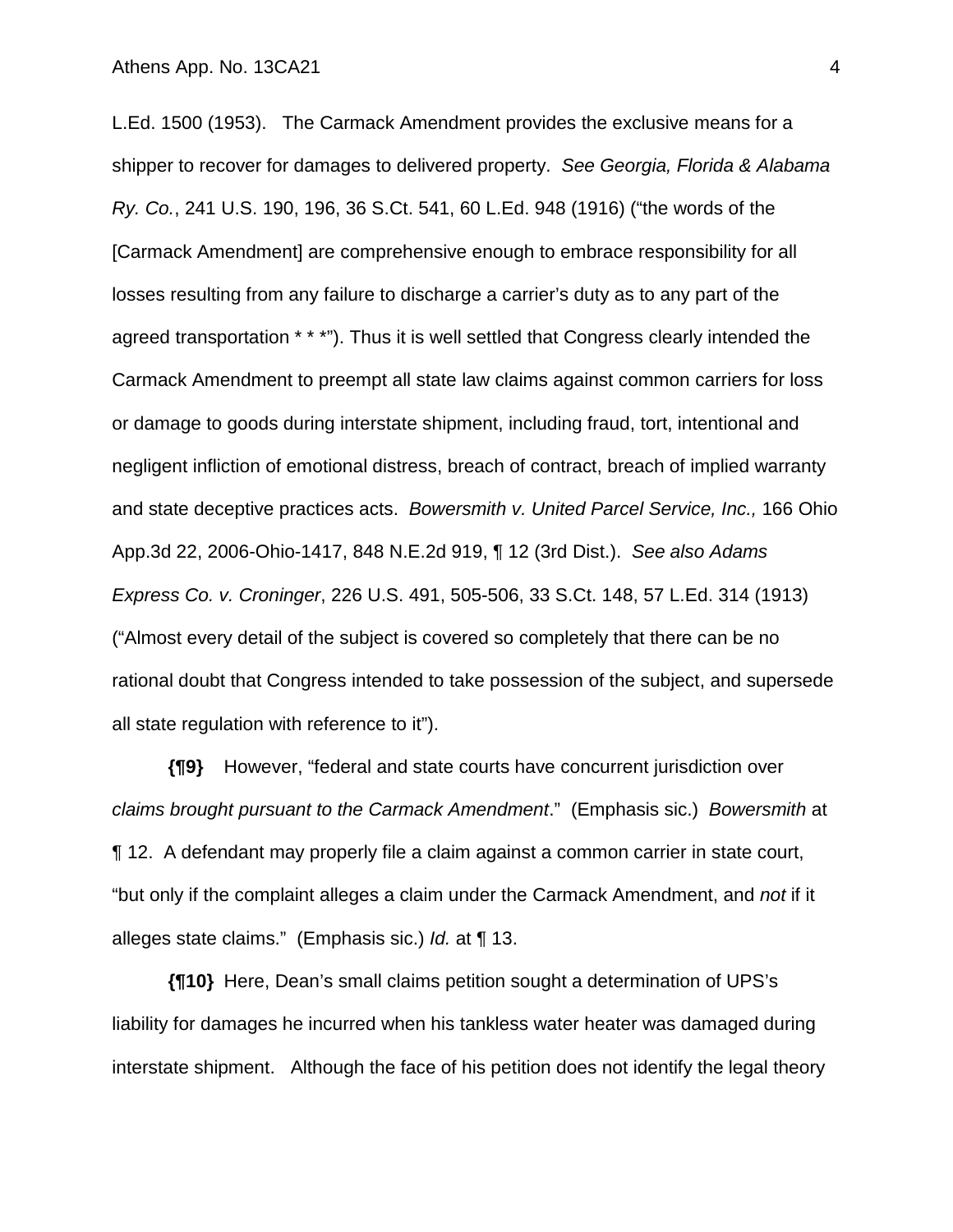under which he was seeking recovery, nowhere did Dean mention the Carmack Amendment or a federal cause of action and the trial court applied state law. Moreover, because Dean failed to file an appellate brief or otherwise make an appearance in this appeal, we may accept UPS's statement of facts and issues as correct and reverse the trial court's judgment, so long as UPS's brief reasonably appears to sustain such an action. *Ohio Div. of Wildlife v. Kendrick*, 180 Ohio App.3d 662, 2009-Ohio-380, 906 N.E.2d 1174, ¶ 7 (4th Dist.); App.R. 18(C). For these reasons, we also construe Dean's petition as asserting state law claims.

**{¶11}** In awarding judgment under state law the trial court simply failed to address the preemption argument raised in UPS's pretrial brief and its closing argument. However, the relevant case law clearly establishes that Dean's state common law claim asserting UPS's liability for damage to his property during shipping is preempted by the Carmack Amendment. *See Korer v. Danita Corp*., 584 F.Supp.2d 1103, 1106 (N.D.Ill.2008). And because "the Carmack Amendment constitutes a complete defense to common law claims alleging all manners of harms," we sustain UPS' preemption assignment of error and reverse the trial court's judgment applying state law. *Hall v. N. Am. Van Lines*, 476 F.3d 683,689 (9th Cir.2007). This renders UPS's remaining assignments of error moot, so we decline to address them. *See* App  $R. 12(A)(1)(c)$ .

#### IV. CONCLUSION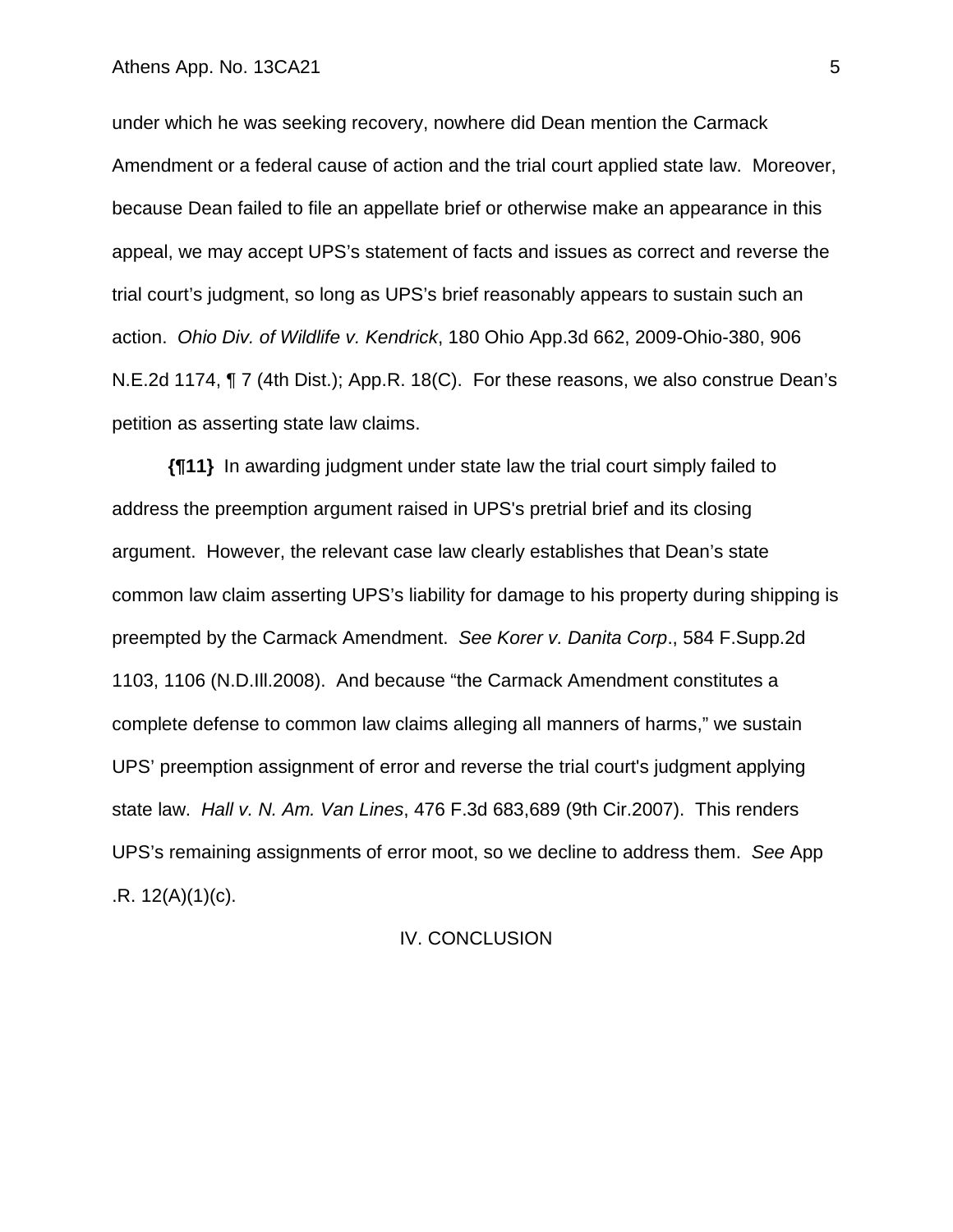1

**{¶12}** Normally, we would remand with instruction to dismiss Dean's petition.2 However, in light of UPS's own request that the trial court convert Dean's petition to a federal claim under the Carmack Amendment, we remand with instructions to the court to deem the petition to be amended to state a federal cause of action and to apply federal law.

## JUDGMENT REVERSED AND CAUSE REMANDED

 $2$  In the absence of a motion to amend the complaint to state a federal claim, dismissal is appropriate. *See Bowersmith*, supra, at ¶ 13-14, and *Techdisposal.com, Inc. v. Ceva Freight Management*, S.D.Ohio No. 2:09-cv-356, 2009 WL 4283090 (Nov. 30, 2009).